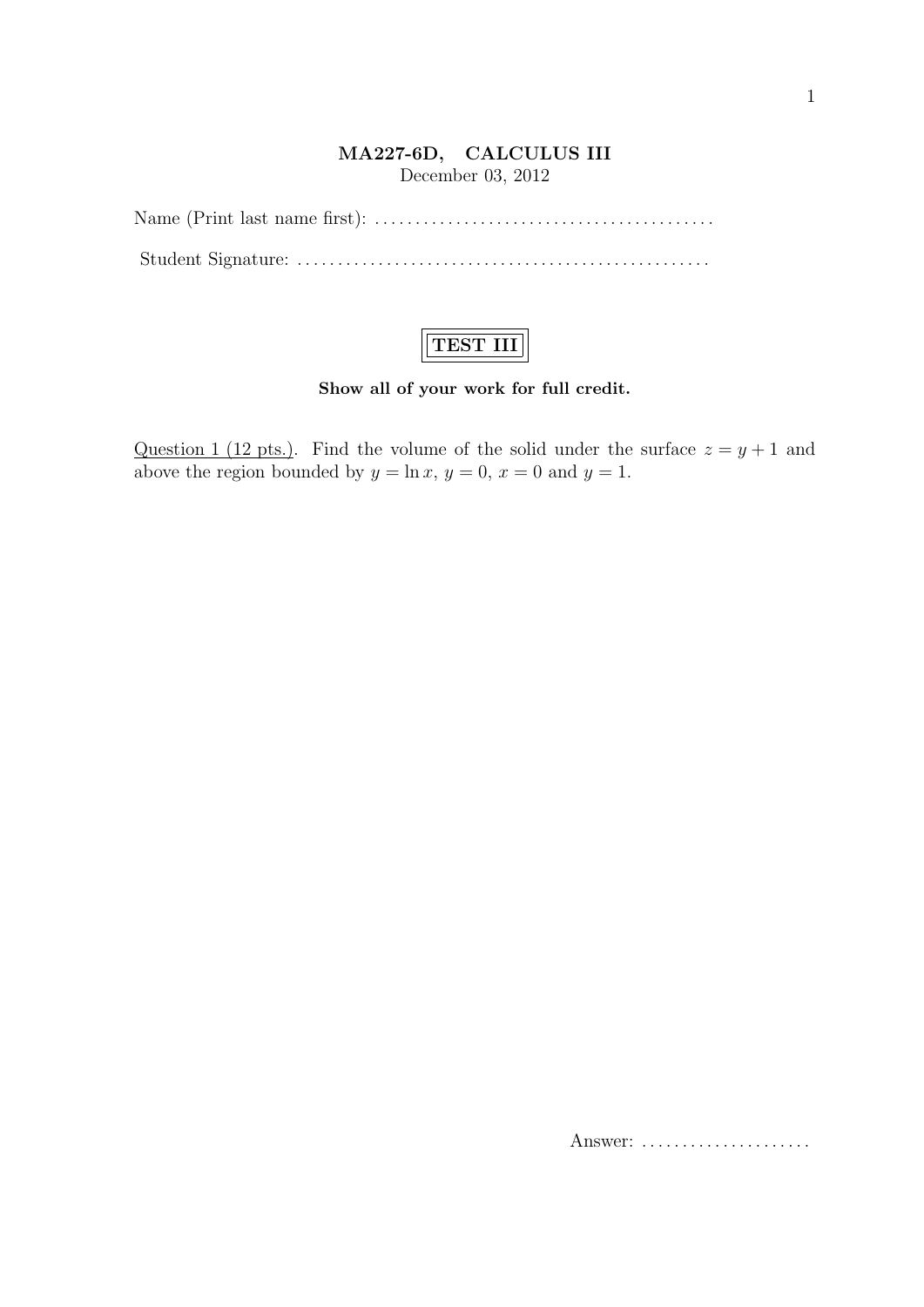Question 2 (12 pts.). Evaluate ∫∫ *D* 2*xydA*, where *D* is bounded by  $y = x^3$  and  $y = x$  in the first quadrant.

Answer: *. . . . . . . . . . . . . . . . . . . . .*

Question 3 (12 pts.). Evaluate  $\int_0^2$  $\mathbf{0}$  $\int_0^1$ *y/*2  $e^{x^2} dx dy$ . (Hint: reverse the order of integration).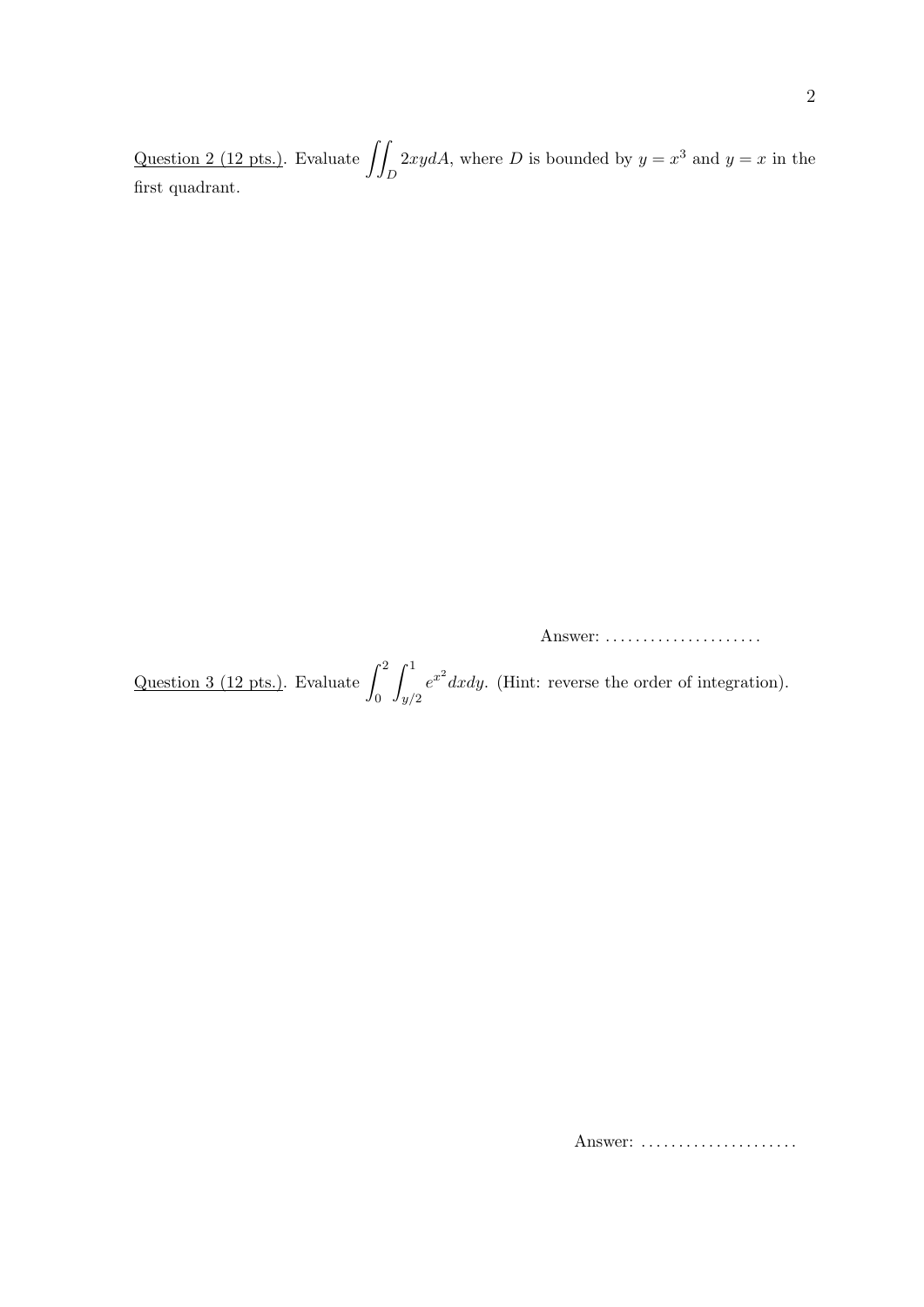Question 4 (12 pts.). Find the volume of the solid enclosed by the cone  $z = -\sqrt{x^2 + y^2}$  and the plane  $z = -1$ .

Answer: *. . . . . . . . . . . . . . . . . . . . .*

Question 5 (12 pts.). Find the area of the region bounded by the ellipse  $\frac{x^2}{6}$  $\frac{x^2}{9} + \frac{y^2}{4}$  $\frac{9}{4}$  = 1. (Hint: use the transformation  $x = 3u, y = 2v$ .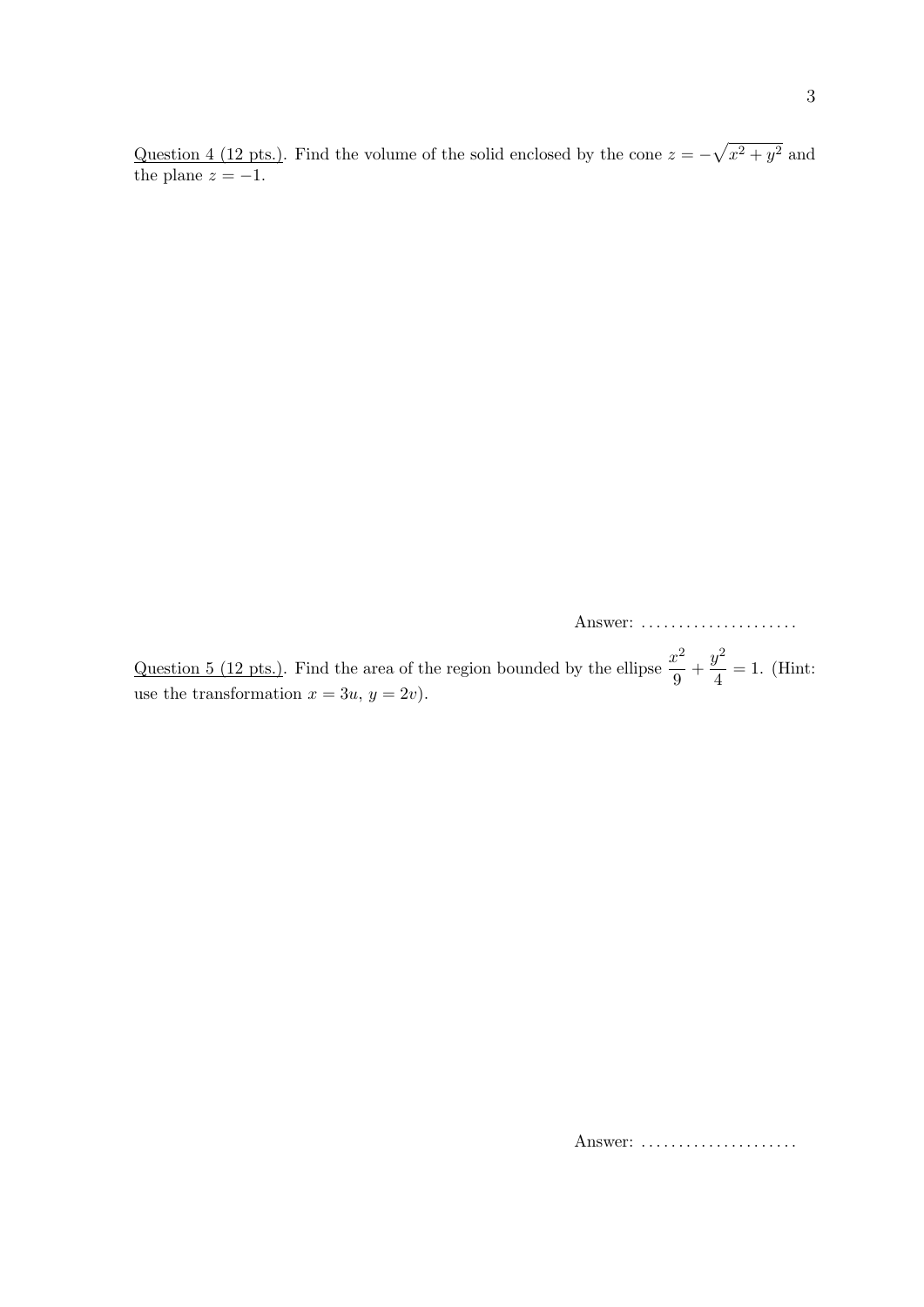Question 6 (12 pts.). Evaluate  $\iiint_E y^2 dV$ , where E is the tetrahedron bounded by  $x = 0$ ,  $y = 0$ ,  $z = 0$ , and  $x + y + z = 1$ .

Answer: .....................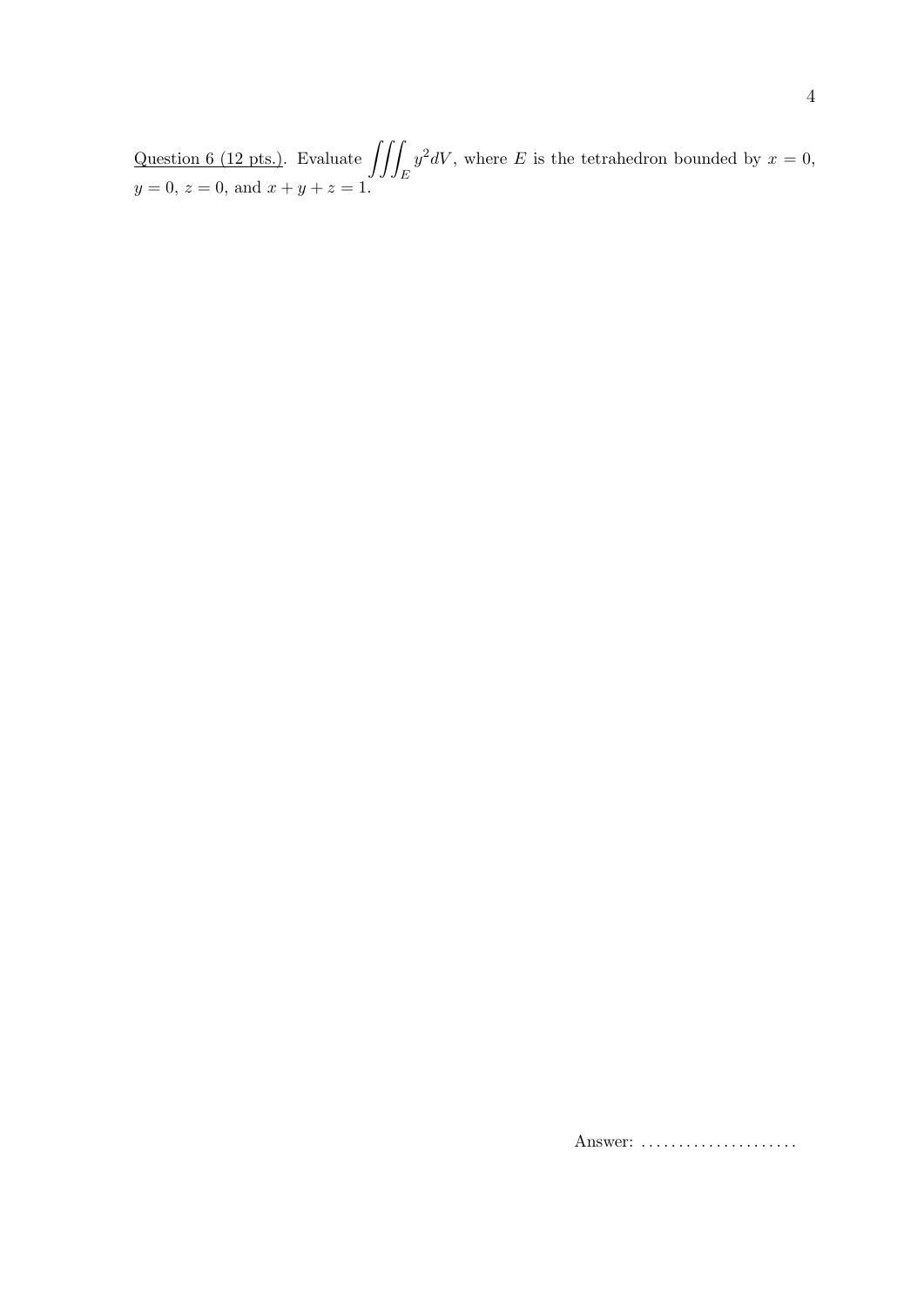$\bf 5$ 

Question 7 (12 pts.). Let E be the solid sphere  $x^2 + y^2 + z^2 \le 1$  with a constant density.<br>Find its moment of inertia  $I_z$  about the z-axis.

Answer: ......................